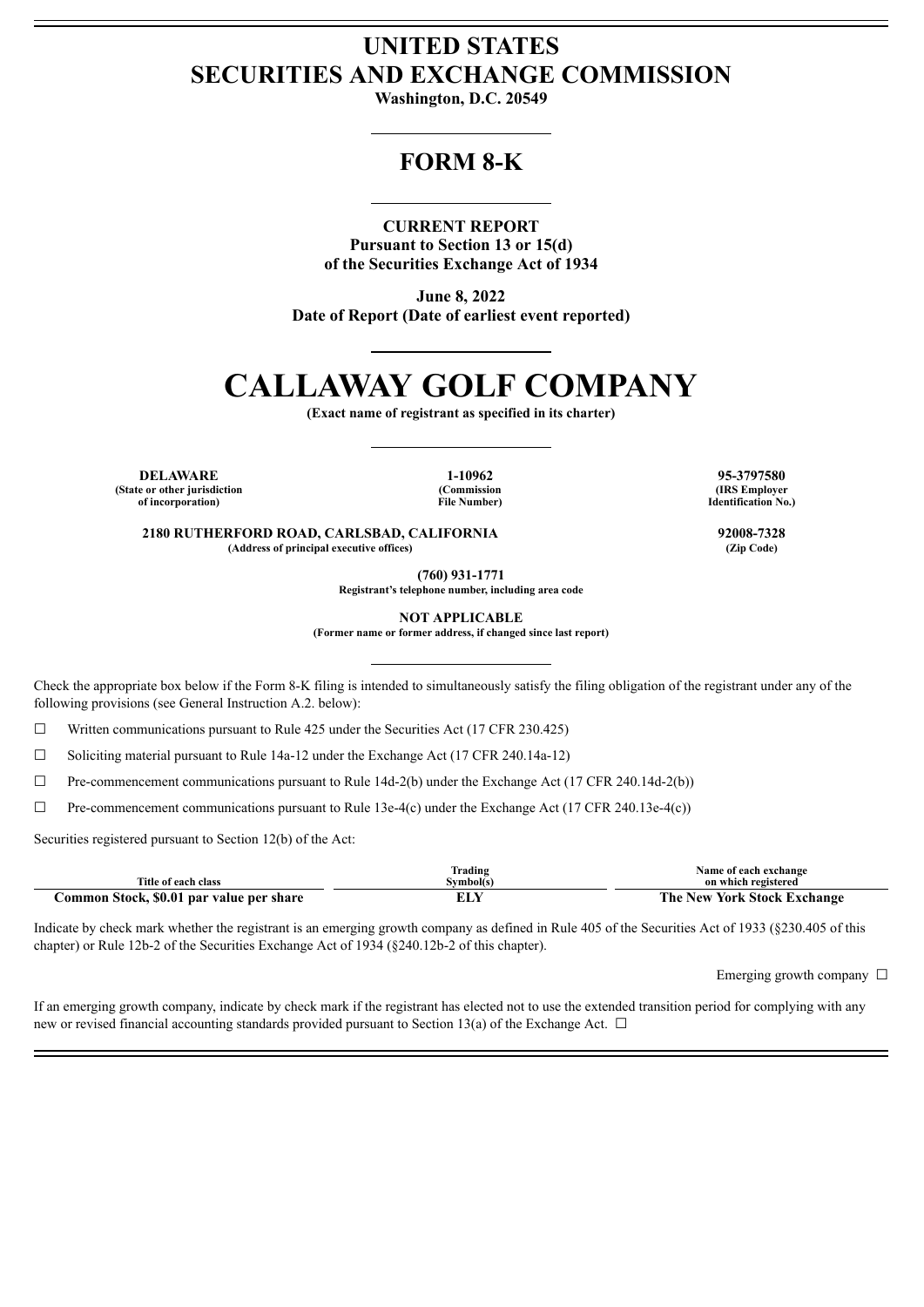#### **Item 7.01 Regulation FD Disclosure.\***

On June 8, 2022, Callaway Golf Company issued a press release captioned, "Callaway Golf Company Announces a Non-Deal Roadshow with JP Morgan and Bank of America." A copy of the press release is attached hereto as Exhibit 99.1 and incorporated herein by this reference.

#### **Item 9.01 Financial Statements and Exhibits.\***

## (d) Exhibits.

The following exhibit is being furnished herewith:

- Exhibit 99.1 Press Release, dated June 8, 2022, captioned, "Callaway Golf Company [Announces](#page-3-0) a Non-Deal Roadshow with JP Morgan and Bank of America."
- 104 Cover Page Interactive Data File the cover page XBRL tags are embedded within the Inline XBRL document.
- \* The information furnished under Item 7.01 and Item 9.01 of this Current Report on Form 8-K, including Exhibit 99.1, shall not be deemed to be "filed" for the purposes of Section 18 of the Securities Exchange Act of 1934, as amended, or otherwise subject to the liabilities of that section, nor shall it be deemed incorporated by reference in any registration statement or other filing under the Securities Act of 1933, as amended, except as shall be expressly set forth by specific reference in such filing.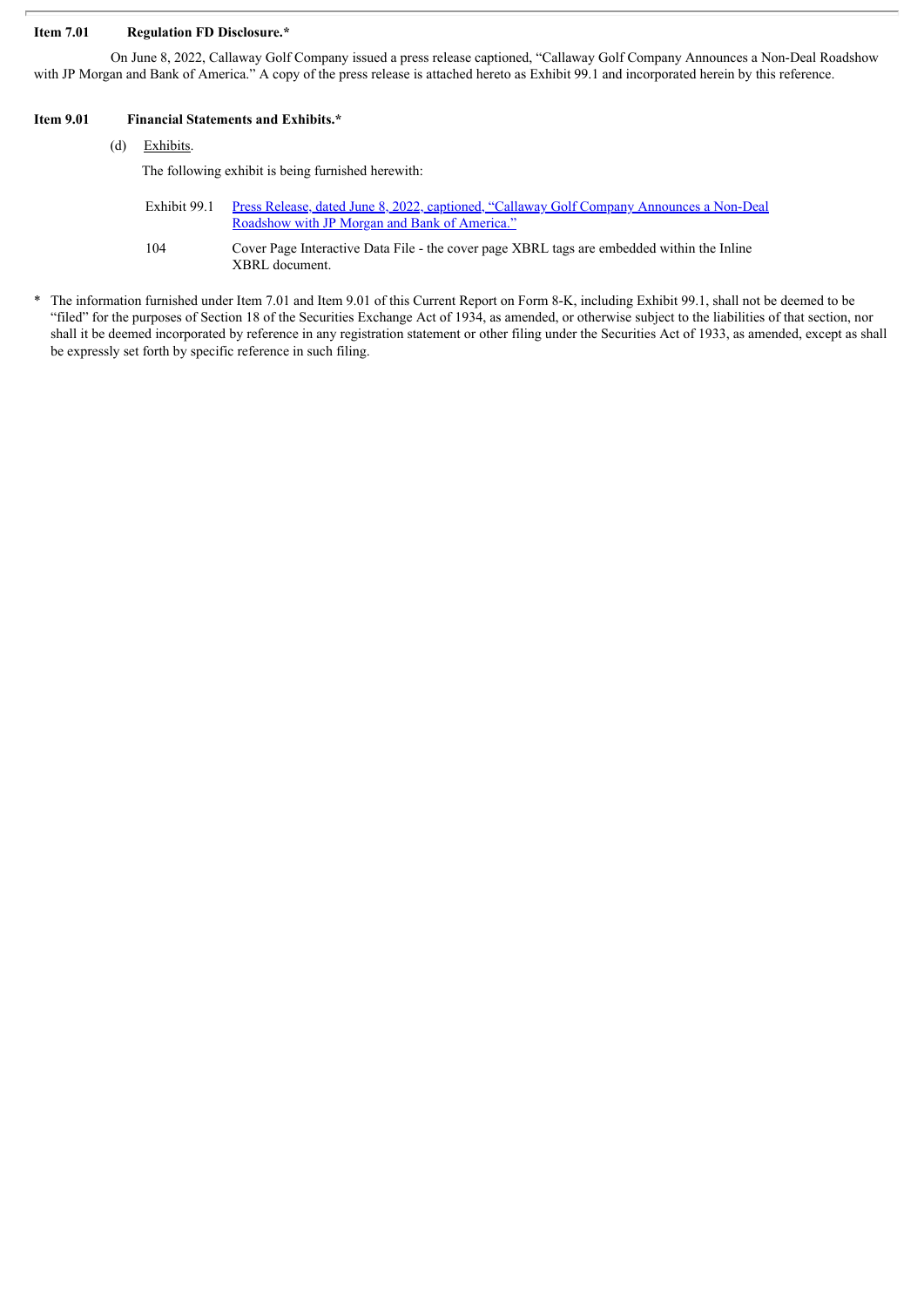**SIGNATURES**

Pursuant to the requirements of the Securities Exchange Act of 1934, the registrant has duly caused this report to be signed on its behalf by the undersigned hereunto duly authorized.

Date: June  $8, 2022$  By:

## **CALLAWAY GOLF COMPANY**

/s/ Sarah Kim

Name: Sarah Kim<br>Title: Vice Presid Vice President, General Counsel and Corporate Secretary